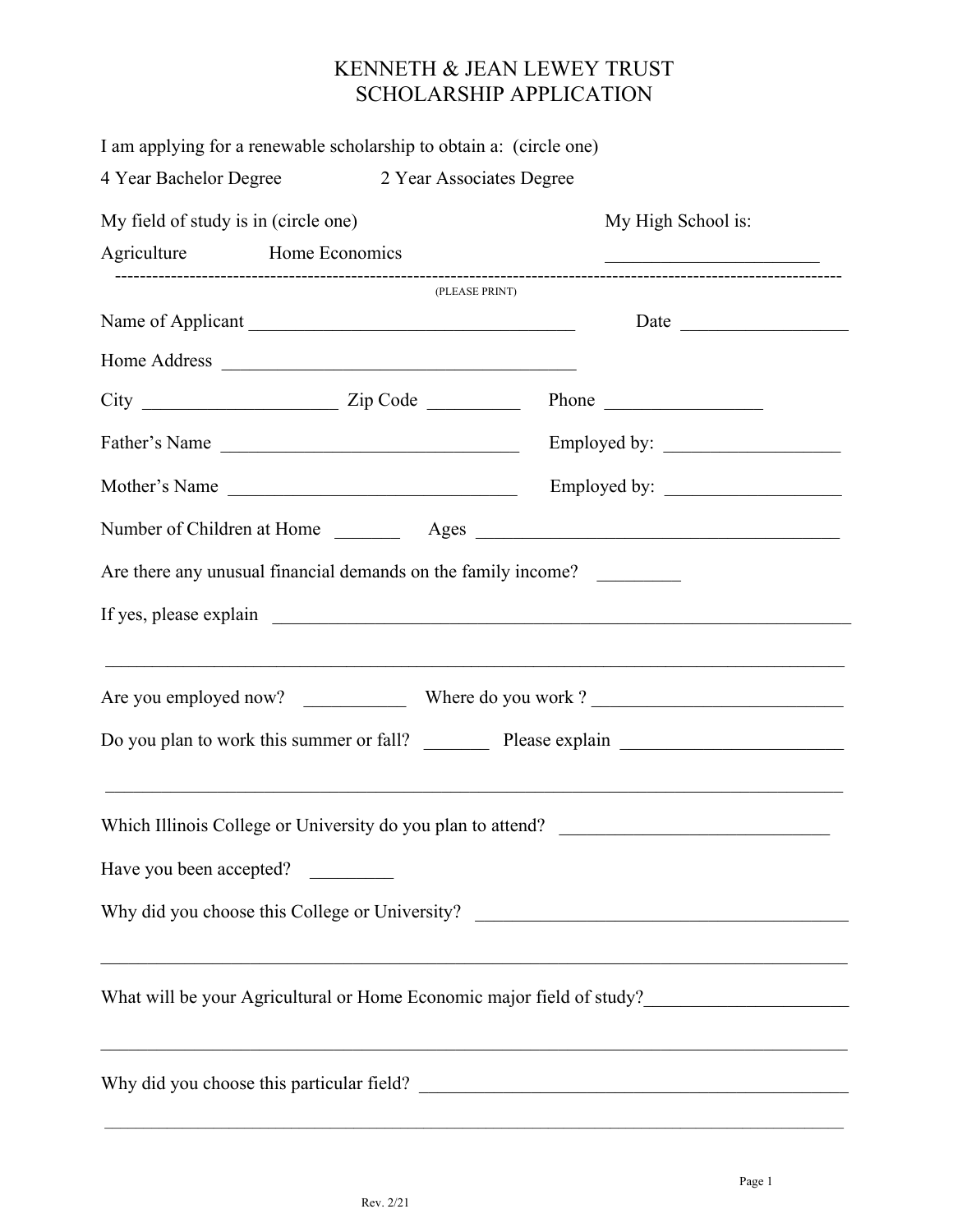What is your class rank? (you must be in the top  $40\%$  of your class)

Please break down by percentage how your education will be financed:

Student  $\frac{9}{6}$ Parents  $\frac{9}{6}$ Scholarships  $\frac{9}{6}$ Grants  $\frac{9}{6}$ Gifts  $\frac{9}{6}$  $\frac{6}{3}$   $\frac{6}{3}$   $\frac{6}{3}$   $\frac{6}{3}$   $\frac{6}{3}$   $\frac{6}{3}$   $\frac{6}{3}$   $\frac{6}{3}$   $\frac{6}{3}$   $\frac{6}{3}$   $\frac{6}{3}$   $\frac{6}{3}$   $\frac{6}{3}$   $\frac{6}{3}$   $\frac{6}{3}$   $\frac{6}{3}$   $\frac{6}{3}$   $\frac{6}{3}$   $\frac{6}{3}$   $\frac{6}{3}$   $\frac{6}{3}$   $\frac{6}{3}$  Other\*  $\frac{9}{6}$ TOTAL 100%

\* - Please describe

Please list the community projects that you have participated in. (Church projects that impact the community are acceptable)

 $\_$  , and the contribution of the contribution of the contribution of the contribution of  $\mathcal{L}_\text{max}$ 

 $\_$  , and the state of the state of the state of the state of the state of the state of the state of the state of the state of the state of the state of the state of the state of the state of the state of the state of the

 $\_$  , and the state of the state of the state of the state of the state of the state of the state of the state of the state of the state of the state of the state of the state of the state of the state of the state of the

 $\_$  , and the state of the state of the state of the state of the state of the state of the state of the state of the state of the state of the state of the state of the state of the state of the state of the state of the

 $\mathcal{L}_\mathcal{L} = \mathcal{L}_\mathcal{L} = \mathcal{L}_\mathcal{L} = \mathcal{L}_\mathcal{L} = \mathcal{L}_\mathcal{L} = \mathcal{L}_\mathcal{L} = \mathcal{L}_\mathcal{L} = \mathcal{L}_\mathcal{L} = \mathcal{L}_\mathcal{L} = \mathcal{L}_\mathcal{L} = \mathcal{L}_\mathcal{L} = \mathcal{L}_\mathcal{L} = \mathcal{L}_\mathcal{L} = \mathcal{L}_\mathcal{L} = \mathcal{L}_\mathcal{L} = \mathcal{L}_\mathcal{L} = \mathcal{L}_\mathcal{L}$ 

List your extra-curricular activities in school. \_\_\_\_\_\_\_\_\_\_\_\_\_\_\_\_\_\_\_\_\_\_\_\_\_\_\_\_\_\_\_\_

On an attached sheet, write a brief letter telling why you would like to be considered for this scholarship.

Also attach a letter of recommendation in support of your application. It can be from a teacher, school official, employer, pastor, neighbor, friend or other person not related to you.

NOTE: The Scholarship Trustees will review your school transcript. This application and required letters should be returned to the counselor at your High School and postmarked by April 8th.

Signature of Student Signature of Parent

Date  $\Box$ 

\_\_ completed and signed the application

 $\mathcal{L}_\text{max} = \mathcal{L}_\text{max} = \mathcal{L}_\text{max} = \mathcal{L}_\text{max} = \mathcal{L}_\text{max} = \mathcal{L}_\text{max} = \mathcal{L}_\text{max} = \mathcal{L}_\text{max} = \mathcal{L}_\text{max} = \mathcal{L}_\text{max} = \mathcal{L}_\text{max} = \mathcal{L}_\text{max} = \mathcal{L}_\text{max} = \mathcal{L}_\text{max} = \mathcal{L}_\text{max} = \mathcal{L}_\text{max} = \mathcal{L}_\text{max} = \mathcal{L}_\text{max} = \mathcal{$ 

Make sure you have: Postmark Deadline is APRIL 8th.

\_ attached the Recommendation letter INCOMPLETE APPLICATIONS WILL NOT